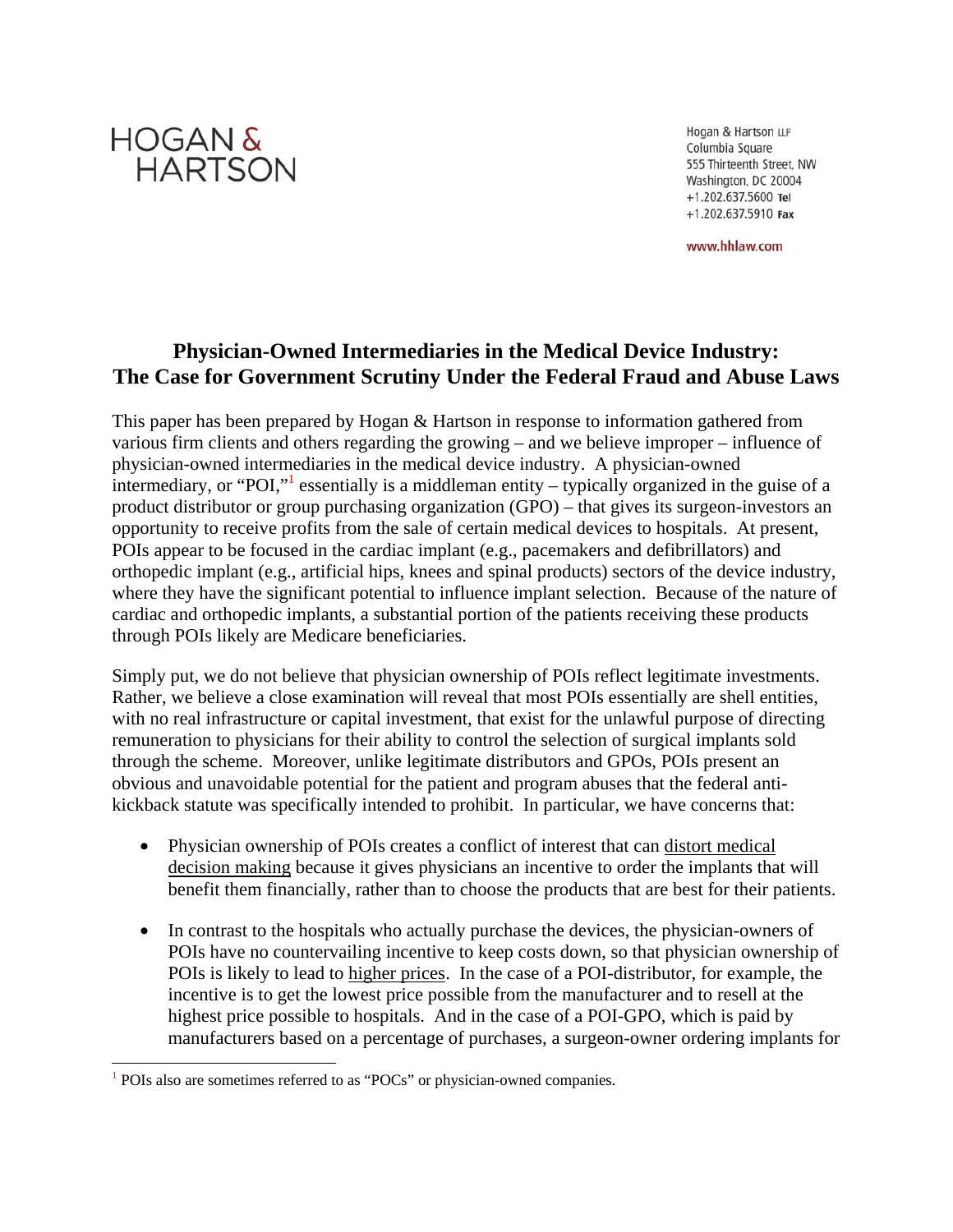his own patients has a direct financial incentive to choose more, and more expensive, products.

• Finally, POIs have an unfair effect on competition because hospitals who want a physician-owner to perform procedures there, and manufacturers who want those physicians to use their products, will have little or no choice but to deal with a referring physician's POI, even if it is more expensive to do so and even if the entity is not as wellqualified as its competitors.

In October 2006, the Office of Inspector General of the Department of Health and Human Services (OIG) indicated it was "aware of an apparent proliferation" of POIs and stated that "[g]iven the strong potential for improper inducements between and among physician investors, the entities, device vendors, and device purchasers," the OIG believed "these ventures should be closely scrutinized under the fraud and abuse laws."2 More recently, OIG officials indicated in Congressional testimony that POIs "raise substantial concerns that a physician's return on investment from the venture may influence the physician's choice of device."<sup>3</sup> Yet, while the Centers for Medicare & Medicaid Services (CMS) has considered amending its Stark physician self-referral regulations to address POIs more specifically, $\frac{4}{3}$  no new regulatory restrictions have been adopted to date and no other meaningful government scrutiny of this business model has taken place. Thus, in the absence of government action, the financial appeal of this business model is proving irresistible to a growing number of physicians, with the result being that POIs are continuing to proliferate and may eventually become the dominant players in choosing medical devices. Although the effect of this trend will be experienced most immediately with cardiac and orthopedic implants, there is no reason to believe that other product areas will not be affected.

Given the serious fraud and abuse risks presented by POIs, we believe that further government inquiry into the *bona fides* of these entities is essential to protecting the integrity both of the Medicare program and of the U.S. markets for cardiac and orthopedic implants. To help guide those efforts, we set forth below (1) a more detailed description of the most common types of POIs that our medical device manufacturer clients are encountering, (2) the legal case for how these entities implicate, and most likely violate, the federal anti-kickback statue and the Stark

 $2^2$  Letter from Vicki Robinson, Chief, Industry Guidance Branch, HHS Office of Inspector General (Oct. 6, 2006), *available at* http://oig.hhs.gov/fraud/docs/alertsandbulletins/GuidanceMedicalDevice%20%282%29.pdf.

<sup>&</sup>lt;sup>3</sup> Testimony of Gregory Demske, Assistant Inspector General for Legal Affairs, before the U.S. Senate Special Committee on Aging Examining the Relationship Between the Medical Device Industry and Physicians (Feb. 27, 2008), *available at* http://oig.hhs.gov/testimony/docs/2008/demske\_testimony022708.pdf.

<sup>&</sup>lt;sup>4</sup> Department of Health and Human Services, Centers for Medicare and Medicaid Services, Medicare Program; Proposed Changes to Disclosure of Physician Ownership in Hospitals and Physician Self-Referral Rules, 73 Fed. Reg. 23528, 23695 (April 30, 2008) ("we are soliciting public comments as to whether our physician self referral rules should address POCs and similar physician owned companies more specifically"); *see also* Department of Health and Human Services, Centers for Medicare and Medicaid Services, Medicare Program; Changes to Disclosure of Physician Ownership in Hospitals and Physician Self-Referral Rules, 73 Fed. Reg. 48434, 48727 (Aug. 19, 2008) ("we are not adopting the position that physician owned implant or other medical device companies necessarily 'perform the DHS' and are therefore an 'entity'" under Stark, but "[w]e may decide to issue proposed rulemaking on this [POI] issue in the future").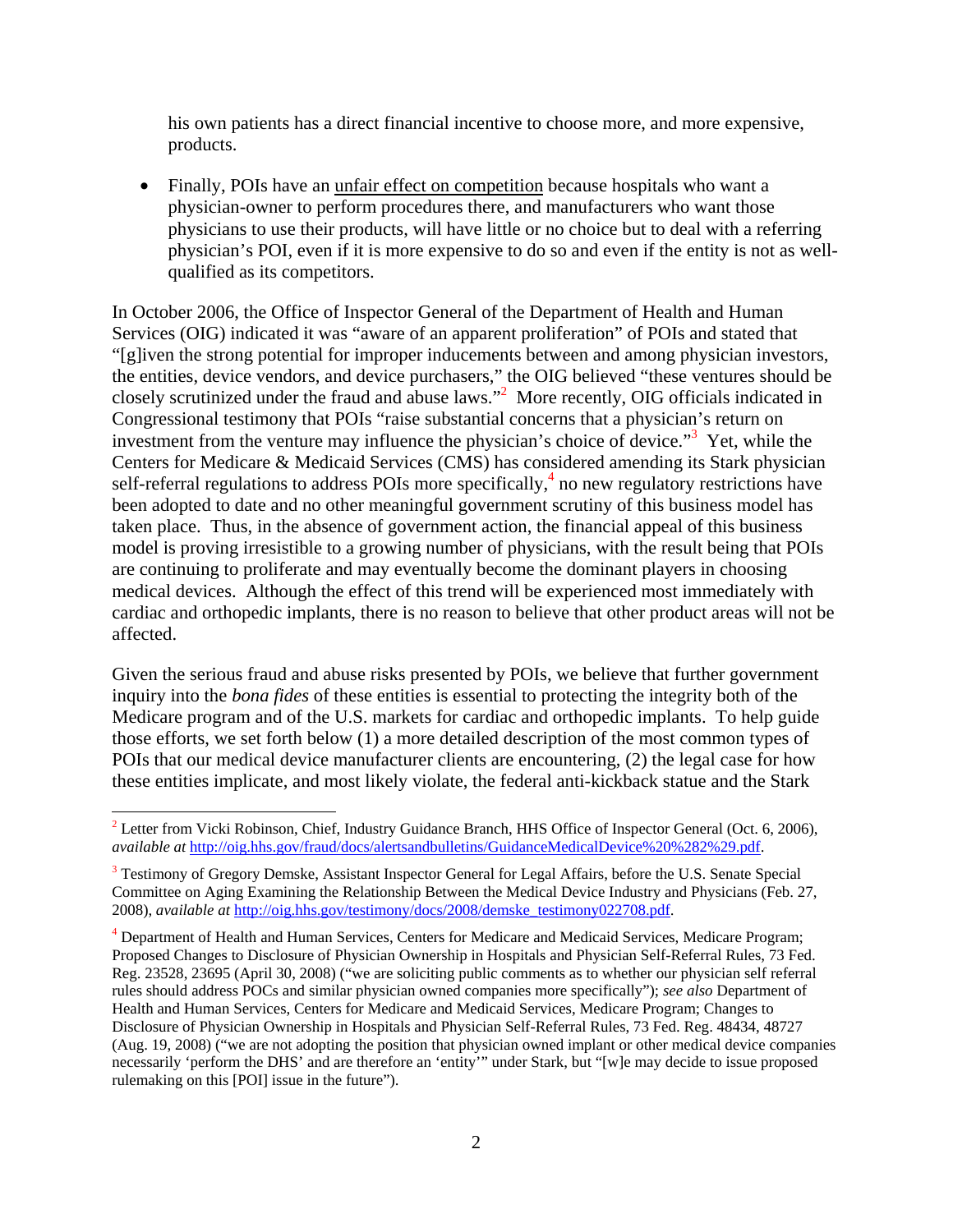physician self-referral law, (3) the patient and program abuses inherent to the POI business model, and (4) how the claimed benefits of POIs are illusory and merit investigation.

## **1. Types of POIs**

 $\overline{a}$ 

From our experience, there appear to be three types of POIs: purported distributors, purported manufacturers, and purported GPOs. All are inherently abusive because they give rise to a fundamental conflict of interest that places the physician's financial interest in conflict with the patient's best interests. As the founder of one prominent POI baldly acknowledged in describing his own motivations, the essential business concept underlying a POI is "to form a limited liability company that consisted of approximately one hundred doctors who would also serve as the company's customer base."<sup>5</sup>

### *A. Distributor POIs*

It appears that most POIs have organized themselves to function as product distributors that arrange to "buy" implants from manufacturers and "resell" the implants to the hospitals where the physician-investors refer their patients for implant procedures. $\frac{6}{5}$  While most prescription drug products are sold this way in the United States (i.e., through distributors that buy and resell to pharmacies and other providers), sale through a distributor is uncommon in the medical device industry, and almost unheard of with implantable devices.7 Rather, implant manufacturers overwhelmingly sell direct to the hospitals and surgery centers where patient procedures are performed. Though some end users keep product on consignment, due to the difficult task of keeping implantable devices sterile throughout the shipping process and the associated cost of storing unordered product, most sales are direct shipped from the manufacturer to the hospital in response to a specific order from a physician who plans to implant the product into his or her patient.

<sup>5</sup> *See, e.g.,* Declaration of Souhail Toubia in Support of Application for TRO, *Allez Medical Applications, Inc.* v*. Allez Spine,* Case No. 06CC0153, Cal. Sup. (April 17, 2006).

 $6$  In some instances, the POIs might not even buy and resell, but instead might receive some sort of "commission." Either kind of POI presents the same basic fraud and abuse issues.

 $<sup>7</sup>$  Most medical device manufacturers contract to some extent with independent businesses to serve as commissioned</sup> sales representatives. While the term in the industry applied to these representatives agents is "distributors," they are not true distributors, in that they do not buy and resell. Sales still go directly from the manufacturer to the hospital. Representatives of these independent businesses function like manufacturer-employed allied health professionals, assisting with ordering and distribution, supplying instrumentation for use in procedures, and in many cases assisting physicians during procedures in the operating room. *See, e.g*., American Medical Association Council on Ethical and Judicial Affairs, Report on Industry Representatives in Clinical Settings (CEJA Report 2-A-07), *available at* http://www.ama-assn.org/ama/pub/category/3840.html ("Manufacturers of medical devices may facilitate their use through representatives . . . who can play an important role in patient safety by providing information about the proper use of the device or equipment as well as technical assistance to physicians"); *see also* American College of Surgeons, Statement on Health Care Industry Representatives in the Operating Room (ST-33, Revised September 2005), *available at* http://www.facs.org/fellows\_info/statements/st-33.html (recommending hospitals adopt procedures to govern the conduct of "health care industry representatives" in the OR); Hayes et al., *The Role(s) of the Industry Employed Allied Professional*, 24 PACE 398 (March 2001). POIs typically do not employ allied health professionals, and do not provide any of these services to their physician and hospital customers.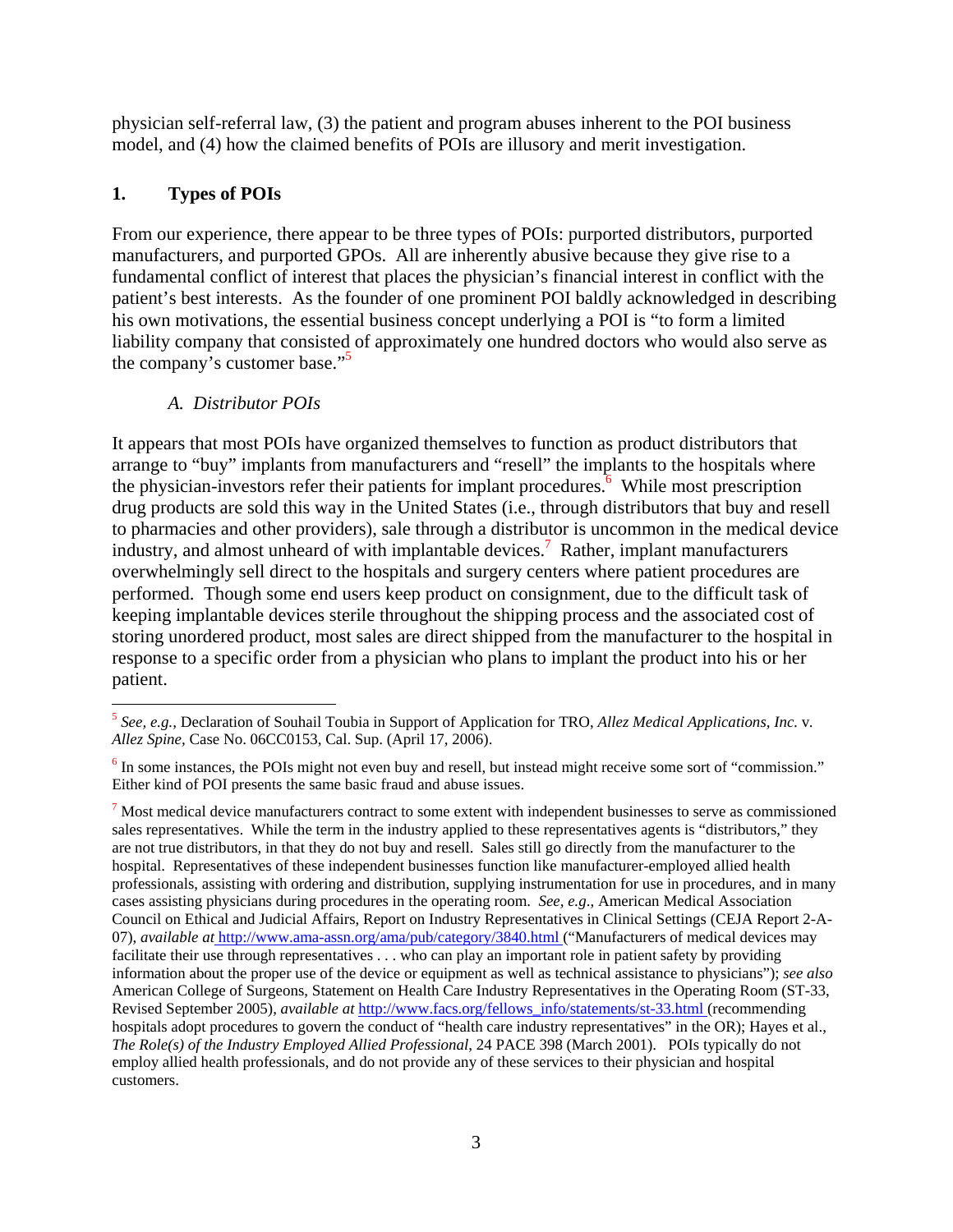In practical terms, this means that most distributor POIs likely do *not* actually acquire and take physical possession of the devices they sell. Thus, these arrangements require virtually no investment capital to get up and running. In addition, unlike legitimate manufacturers and their independent sales agents, distributor POIs typically do *not* offer the assistance of industryemployed allied health professionals.<sup>8</sup> Rather, these POIs have as their only substantive function procuring and entering into contracts for the sale of devices with hospital customers – a function which often is performed not by the POI itself, but by the organizers of the venture through a management contract relationship with the POI entity. Moreover, by virtue of their physician owners being able to leverage their hospital admissions into POI contracts, the POIs are engaged in "white coat" marketing by physicians, with all of the potential abuses that entails,  $9$  and can generate business for themselves via owner referrals for procedures involving POI-provided products.

Thus, distributor POIs provide no real value other than adding costs to the production cycle. They function as nothing more than contractual middlemen, providing a vehicle for their owners to take a mark-up on implant sales that the physician-owners order for their own patients. The economic incentive in such an arrangement is to buy the cheapest possible products and sell them to hospitals at the highest possible price, thereby maximizing the returns available to the referring physician-owners. Even if such POIs were to offer lower prices, there still would be no economic justification for the physician markup since the physicians are not contributing real capital, expertise, manpower or other functions for which legitimate business ventures typically are formed.

#### *B. Manufacturer POIs*

 $\overline{a}$ 

Some POIs use a business model in which they purport to be implant manufacturers. In most of the instances of which we are aware, these purported manufacturers are in fact nothing more than a distributor (as described above) that outsources all of the key manufacturing functions to an actual manufacturer. In comments filed with CMS last year, counsel to a POI operating in California acknowledged that his client was engaged in what he euphemistically termed "competitive outsourced manufacturing."<sup>10</sup> Thus, like the POIs that acknowledge their distributor status, such purported manufacturer POIs add no real value to the manufacture and sale of implants other than their mark-up on the outsourced implant product.<sup>11</sup>

 $8 \text{ In fact, this seems to be a marketing highlight of many POIs as a way to cut costs out of the implant process, }$ completely ignoring the important and necessary role representatives play in assisting device implantation. *See supra* note 5.

<sup>9</sup> *See* Office of the Inspector General, Advisory Opinion No. 02-12 (Aug. 30, 2002); *see also* Office of the Inspector General, Advisory Opinion No. 99-12 (Nov. 23, 1999).

<sup>&</sup>lt;sup>10</sup> Letter from W. Bradley Tully to CMS dated August 29, 2007 at 3.

<sup>&</sup>lt;sup>11</sup> We acknowledge that designing and manufacturing truly innovative products that could benefit patients is a legitimate business for physicians to be engaged in. However, that is not the business model being pursued by the purported manufacturer POIs that are the subject of this paper. Moreover, innovation does not justify allowing physician-owners to directly profit from the implant orders they make for their own patients. All of the legitimate implant manufacturers work with physician consultants in an effort to keep developing the latest and best products and have to compete against each other based solely on the quality and cost of those products. Thus, there are ample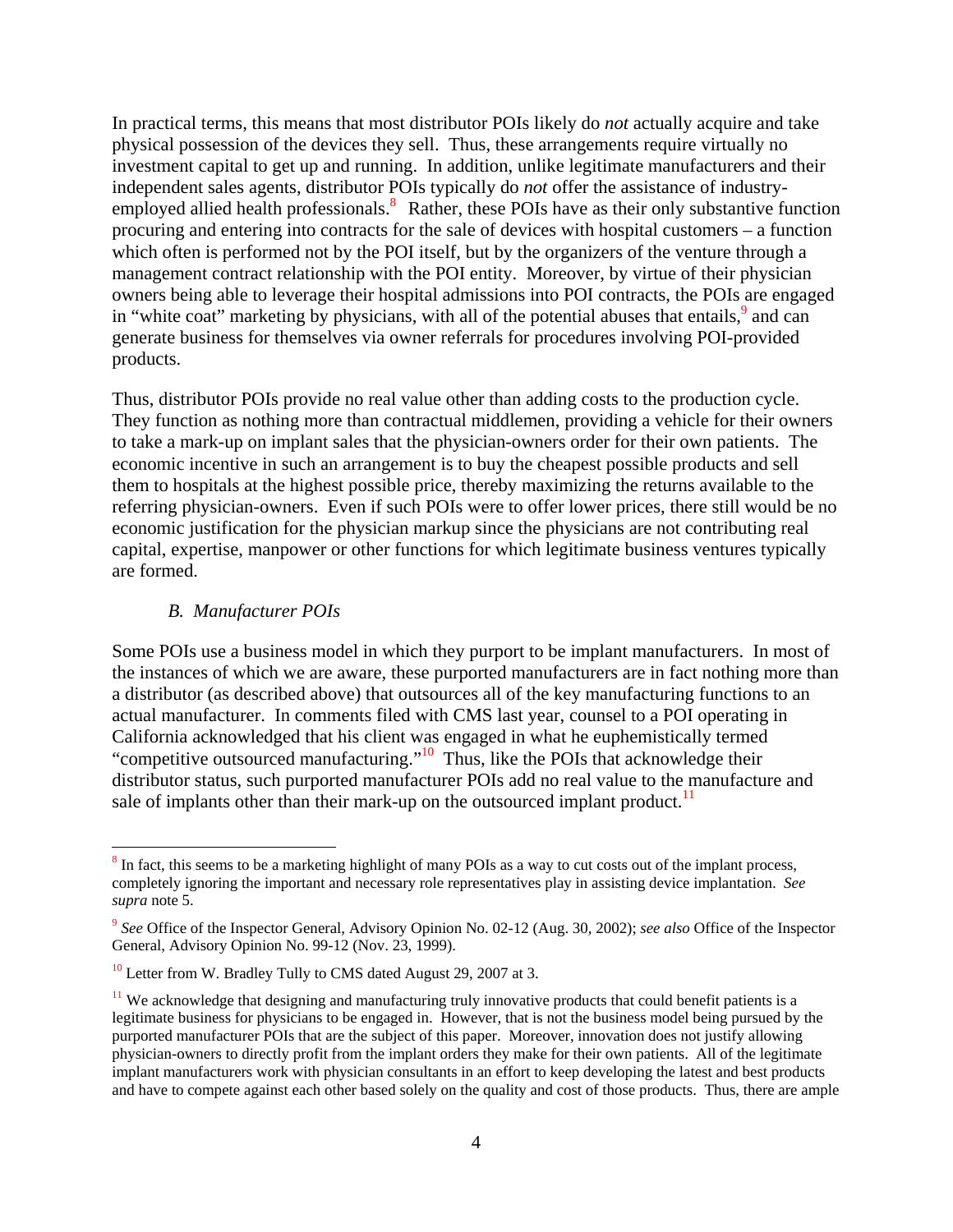#### *C. GPO POIs*

l

Finally, some POIs have organized themselves in an attempt to take advantage of the antikickback "safe harbor" for  $\overline{GPOS}$ .<sup>12</sup> Under that safe harbor, product manufacturers are permitted to pay administrative fees to GPOs acting on behalf of their hospital members. These fees are always based on the volume or value of purchases made through the GPO.

A true GPO can add value for its hospital members by aggregating the buying power of a large number of members to negotiate lower prices from a wide variety of manufacturers. Like true GPOs, POI-GPOs have an incentive to increase utilization of the products on which they receive GPO fees. However, unlike a true GPO, a POI-GPO, through its physician owners, can increase utilization of the GPO's product lines as the physicians require the hospitals where they perform their procedures to order POI implants for those procedures. Both the value of a physicianowner's investment interest and any return on investment is based on the size of the GPO fees paid by the manufacturer; thus, the more products ordered, and the more expensive those products, the more the physician earns from his ownership in the POI-GPO. There is no counterbalancing incentive to acquire lower cost items because the physicians ordering the products are not the purchasers – they have no money at stake in the transaction.

In addition, the GPO marketplace for medical device purchasing is dominated by a small number of large, national companies that, by virtue of their large membership, have substantial buying power.<sup>13</sup> While at least one government study has questioned whether GPOs of any size reliably give access to the best discounts for their members,  $^{14}$  there is little if any reason to believe that a relatively new POI-GPO would be able to generate the volume of membership that would give it bargaining leverage on price equal to that of the current GPO players. In other words, one could reasonably expect that the prices that a POI-GPO would be able to negotiate would be higher, or at least not lower, than a hospital could receive through the current GPO market leaders. And of course, even if a POI-GPO did manage to deliver lower pricing to a hospital member, that would not change the fact that the product selection would be driven inappropriately by the physicians' economic interests.

<sup>13</sup> The Government Accountability Office has estimated that the seven largest GPOs account for over 85 percent of all hospital purchases through GPOs. *See* GAO Report No. 03-998T, *Group Purchasing Organizations: Use of Contracting Processes and Strategies to Award Contracts for Medical-Surgical Products* (July 16, 2003).

14 GAO Report No. 02-690T, *Group Purchasing Organizations: Pilot Study Suggests Large Buying Groups Do Not Always Offer Hospitals Lower Prices* (April 30, 2002).

opportunities for physicians with truly innovative ideas to employ their talents in arrangements that would reward real innovation, including through ownership in an implant company, without also allowing physicians to profit from their own self-referred sales.

 $12$  42 C.F.R. § 1001.952(j); 42 U.S.C. § 1320a-7b(b). The GPO safe harbor protects only fees paid to an entity "acting as a purchasing agent" on behalf of a hospital principal. Although it is fundamental agency law that the agent's duty to its principal prohibits it from converting the principal's business opportunities to the agent's benefit, it is evident that such conversion is exactly what physician-owned GPOs are intended to achieve. As such, the physician-owned GPO does not qualify as legitimately "acting as a purchasing agent" and, thus, the safe harbor does not protect vendor fees to POI-GPOs. Moreover, the GPO safe harbor protects only fees paid to the GPO, not the financial return the physician receives from owning the GPO.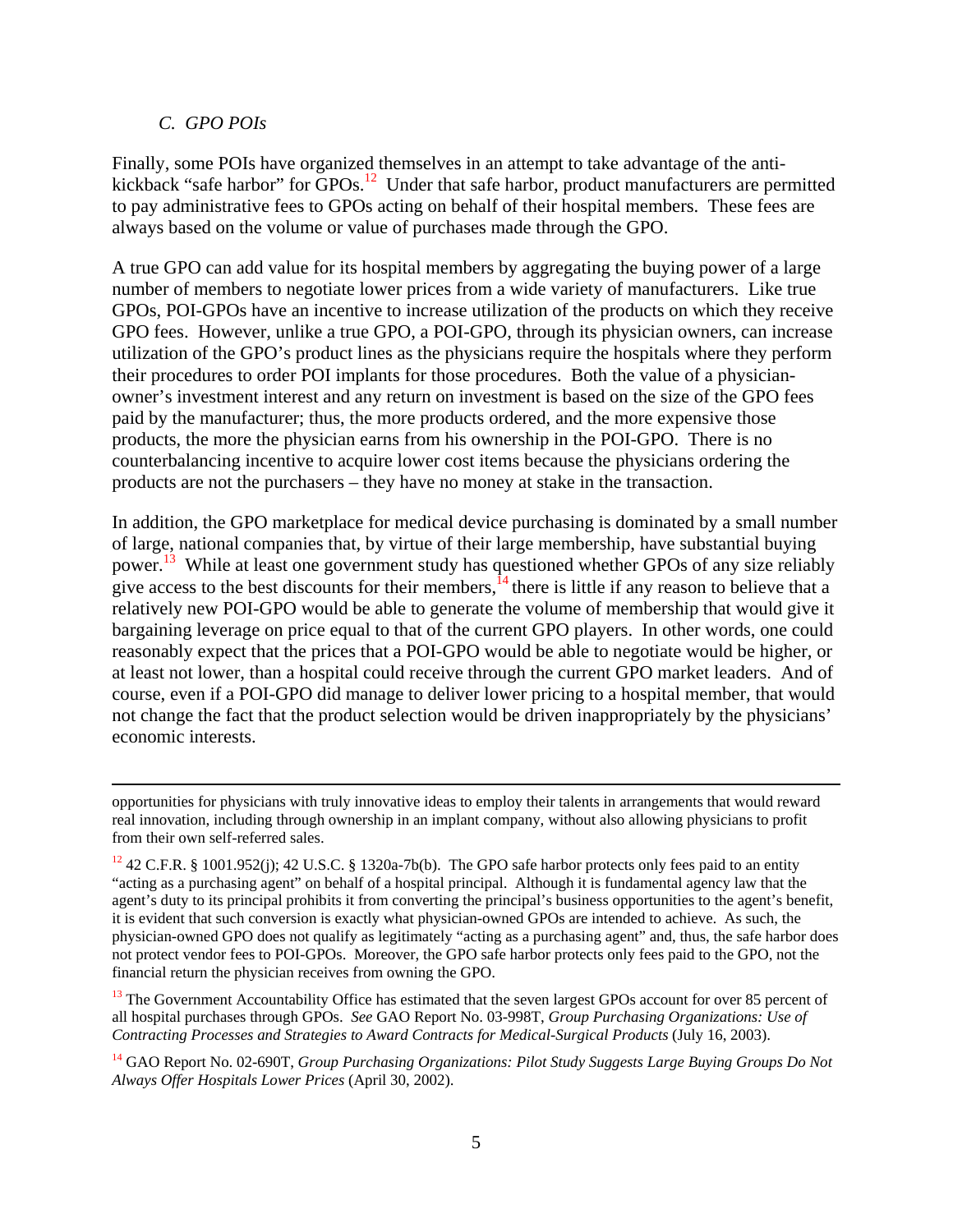#### **2. How POIs Violate the Federal Anti-Kickback and Stark Laws**

The descriptions above make clear that while POIs assume a number of different guises, they all share the same essential flaw: they provide their physician-owners with a strong economic incentive to leverage their hospital admissions into implant purchases for their own patients based on the physicians' financial interests, rather than the best interests of patients. As set forth more fully below, this flaw causes POIs to implicate, and most likely violate, both the federal anti-kickback statute and the Stark physician self-referral law.

### *A. POIs Exist to Direct Prohibited Remuneration to Physicians in Violation of the Anti- Kickback Statute*

The federal anti-kickback statute prohibits, among other things, giving or receiving any financial benefit or "remuneration" in exchange for, or to induce, the referral of any patients for, or the purchase, lease, order or recommendation of, any item or service for which payment may be made under Medicare or other federal health care programs.<sup>15</sup> Penalties for violation of the statute include substantial criminal fines, imprisonment, exclusion from participation in federal health care programs, and/or civil monetary penalties.<sup>16</sup> Courts and administrative bodies interpreting the law have stated the broad rule that the statute is violated if even "one purpose" – as opposed to a sole or primary purpose – of a payment arrangement is to induce referrals for services or purchases of items reimbursable under a federal health care program.<sup>17</sup> Of particular relevance here, where improper intent was present, courts have found unlawful remuneration in the giving of an opportunity to earn a profit<sup>18</sup> and in earning a return on an investment.<sup>19</sup>

Thus, the anti-kickback statute is implicated if one purpose of offering referring physicians an opportunity to invest in a POI is to induce those physicians to order implants for their patients through that POI. Likewise, hospital agreements to buy, and manufacturer agreements to sell, products through a POI could violate the anti-kickback statute if one purpose was for the physicians' return on investment in the POI to act as an inducement to perform procedures at a particular hospital, or to order a particular manufacturer's products. The only real question is one of intent.

<sup>15</sup> 42 U.S.C. § 1320a-7b(b).

<sup>16</sup> 42 U.S.C. § 1320a-7 (exclusion from Federal Health Care Programs); § 1320a-7a (civil monetary penalties of up to \$50,000 per act plus three times the remuneration); § 1320a-7b(b) (imprisonment of up to five years or criminal fines of \$25,000 or both); 18 U.S.C. § 3571 (augmenting penalties: \$250,000 per violation for individuals and \$500,000 per violation for entities).

<sup>17</sup> *See, e.g.*, *United States* v. *Greber*, 760 F.2d 68, 72 (3d Cir. 1985), *cert. denied*, 474 U.S. 988 (1985).

<sup>&</sup>lt;sup>18</sup> *See Bay State Ambulance and Hospital Rental Services, Inc.*, 874 F.2d 20, 29 (1<sup>st</sup> Cir. 1989) ("[g]iving a person an opportunity to earn money may well be an inducement to that person to channel Medicare payments toward a particular recipient").

<sup>&</sup>lt;sup>19</sup> *See Hanlester Network v. Shalala*, 51 F.3d 1390, 1401 (9<sup>th</sup> Cir. 1995) (affirming the finding of the Department of Health and Human Services Departmental Appeals Board that the opportunity for physician-investors to earn money from their investment in a laboratory partnership was remuneration for purposes of the anti-kickback statute).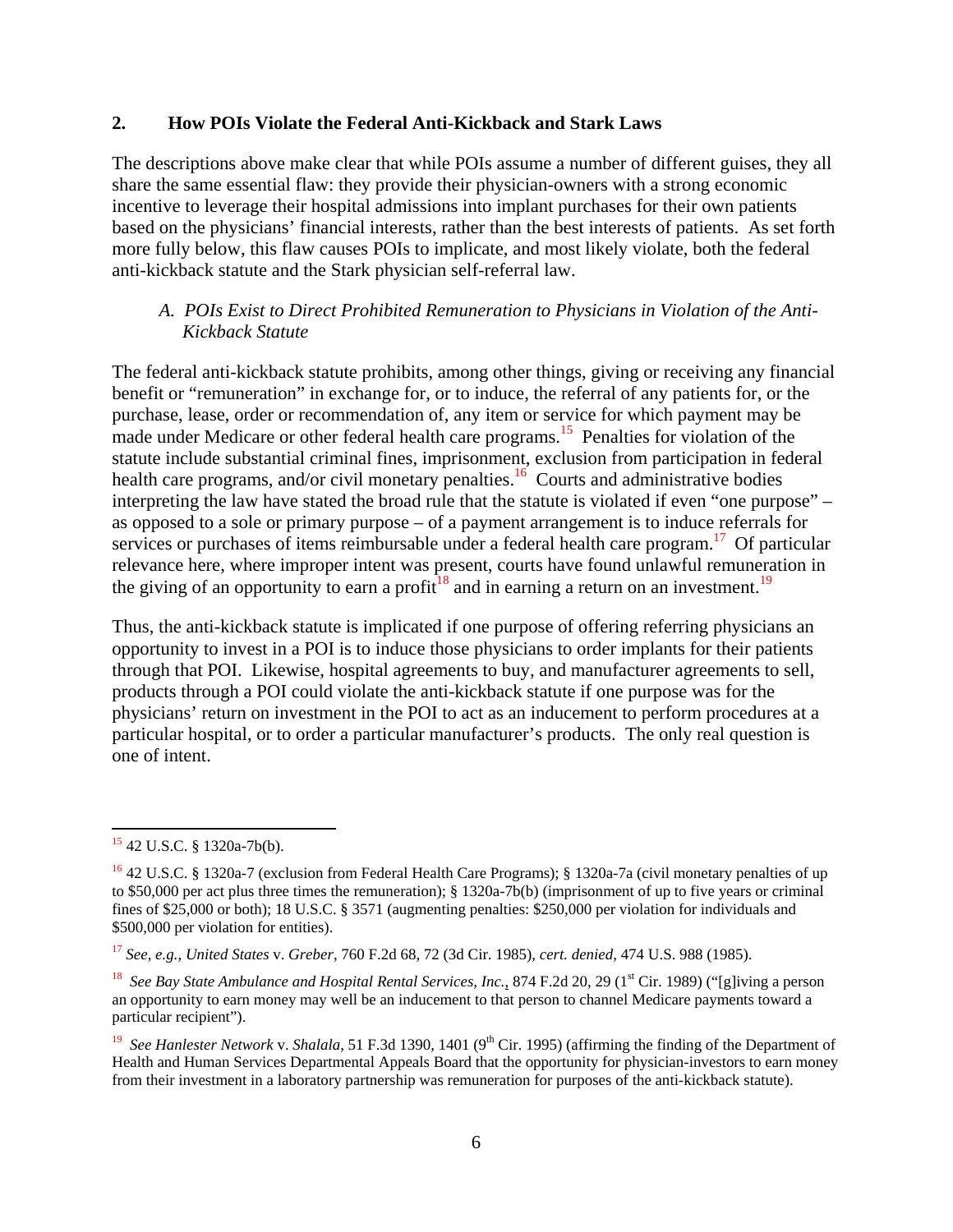While the statute requires proof of the parties' state of mind in any individual transaction, there would seem to be ample evidence in the structure and marketing of the POI business models from which an intent to induce referrals and product selection could be easily inferred. In particular, we are confident a government inquiry would confirm that the POIs of which we are aware contain most of the following "questionable features" identified by the OIG in its 1989 *Special Fraud Alert* on fraudulent physician joint ventures,<sup>20</sup> all of which are indicative of an unlawful intent to induce federal program business:

- Choice of Investors. Investment interests are offered exclusively or primarily to surgeons without any particular purchasing, distribution, or management expertise, but who are in a position to order implants for their own patients through the POI. Those interests typically may not be transferred without the consent of the POI, which works to ensure that ownership remains in the hands of referring physicians. If other investors are permitted, the arrangement is structured so that a sufficient number of referring physician-investors will be retained to maintain the business' profitability. As the OIG noted in the *Special Fraud Alert*, where physicians are specifically targeted as investors, a joint venture may be suspect as "intended not so much to raise investment capital legitimately to start a business, but to lock up a stream of referrals from the physician investors and to compensate them indirectly for these referrals."
- "Shell" Entity. The POI is an entity that does not own any assets, have any employees, or perform any actual business functions itself. In many cases, the organizer of the POI provides comprehensive management services for the venture, including contract negotiation services. As a result, the organizer provides the operating capacity for the joint venture entity, making that entity little more than a shell that has no need for investment capital. The need for investment capital also is minimized by the fact that POIs typically do not acquire nor keep any product inventory on hand.
- Financing and Profit Distribution. Because the physician investment vehicle is a shell that has little need for investment capital, the amount of capital invested by the physicianinvestors may be disproportionately small (as little as \$5,000 per physician in some cases) and the returns on investment disproportionately large when compared to a typical investment in a new business enterprise, and the amount of return may be extraordinary based on the level of risk involved. In some cases, a single organizer forms a series of local POIs that it manages as separate entities, which appears to be a deliberate strategy to create a more direct relationship between the volume of business generated by the physician-owners and the return on their investment.
- Captive Referral Base. The POI predominantly serves the physician-investors' own patients and does business predominantly with the hospitals where the physicianinvestors refer their patients. The POI typically does not intend to expand the business to serve new customers (i.e., additional hospitals or other providers where the physician-

<sup>&</sup>lt;sup>20</sup> The 1989 Special Fraud Alert is available on the OIG's website at  $\frac{http://oig.hhs.gov/fraud/docs/alertsandbulletins/}$ 121994.html.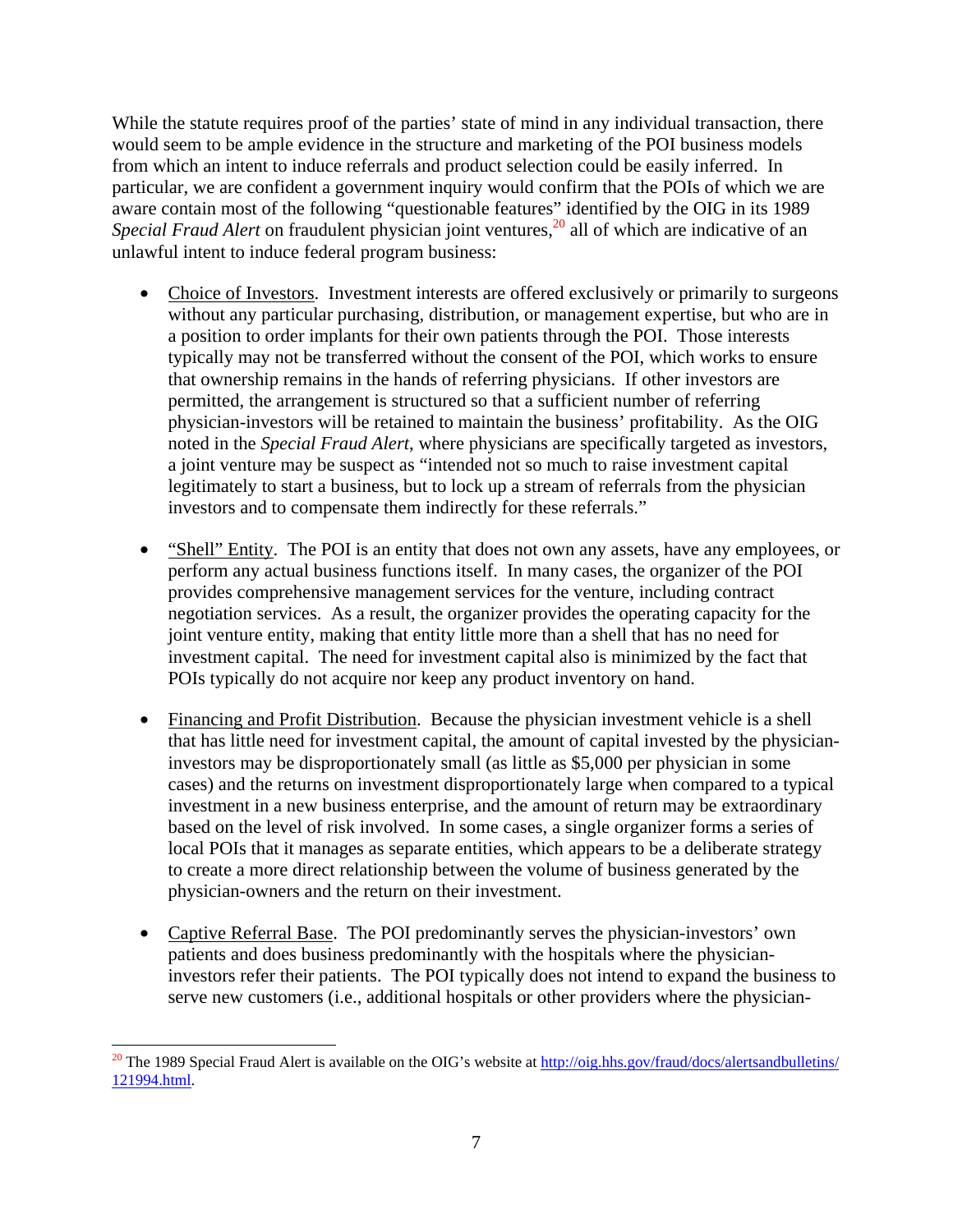investors do not refer patients) and, therefore, makes no or few *bona fide* efforts to do so except by recruiting new physician-investors who also would self-refer.

- Little or no *Bona Fide* Business Risk. The physician-investors' primary contribution to the POI is referrals; they make little financial or other investment in the business, or any financial investment is not significant relative to their income or net worth. Since the physician-investors determine the amount of business that is done with the POI through their own captive patient referrals, and since hospitals and product manufacturers who want the business of the physician-investors will have little choice but to deal with their POI, there is little doubt that the business will succeed as long as a sufficient number of referring physician-investors is recruited and sustained.
- Scope of Services Provided by the POI. To the extent it purports to perform any real services at all, the POI offers distributor or GPO services that are already offered by competitors that are not owned by referring physician-investors, and that are at least as well and often better qualified – by reason of greater experience or negotiating leverage brought about by size – to furnish those services more cost-effectively than the POI. The POI thus serves no apparent function other than to give its physician owners the opportunity to profit from the orders they make through the product supply chain, and that would take place anyway without the imposition of the POI.

In sum, it is evident that physicians are sought as investors in POIs *not* for their capital *nor* for their business acumen, but because of their trusted authority over choice of product and choice of facility and, most importantly, their unique ability to bring those two decisions together through a POI. Moreover, the fact that POIs are not credible competitors in the implant marketplace calls into question why anyone would contract with them *but for* their ability to return a portion of sales revenue to the referring physician-investors who have the ability control implant ordering decisions at their hospital. Under these circumstances, it is difficult to take seriously any argument that "one purpose" of the remuneration a physician gains through a POI is not to induce the physician to leverage his hospital admissions to make the hospital order products through the POI. In other words, even without in-depth investigation, the *prima facie* case for an anti-kickback violation is a compelling one.

#### *B. POIs Do Not Qualify for Safe Harbor Protection*

While a facial violation of the anti-kickback statute can, in some cases, be avoided by structuring an arrangement in accordance with one of the regulatory safe harbors,  $21$  such protection is not available in the case of physician ownership of POIs. Notably, the applicable safe harbor $^{22}$  for

<sup>21</sup> *See* 42 C.F.R. § 1001.952.

<sup>&</sup>lt;sup>22</sup> Although the safe harbor for GPOs arguably could protect administrative fees from a manufacturer to a POI-GPO, and the sale of the products themselves possibly could be protected as a discount, neither of these safe harbors would protect the physician's return on investment from his ownership in the POI from being found to be unlawful remuneration if the improper intent to give the physician a profit in exchange for his business were an underlying purpose of the arrangement. *See* 42 C.F.R. §§ 1001.952(j), (d). *See* 56 Fed. Reg. 35,952, 35957 (July 29, 1991) (in the case of "a 'multi-purpose' payment practice . . .[c]ompliance with one [safe harbor] . . . would not insulate the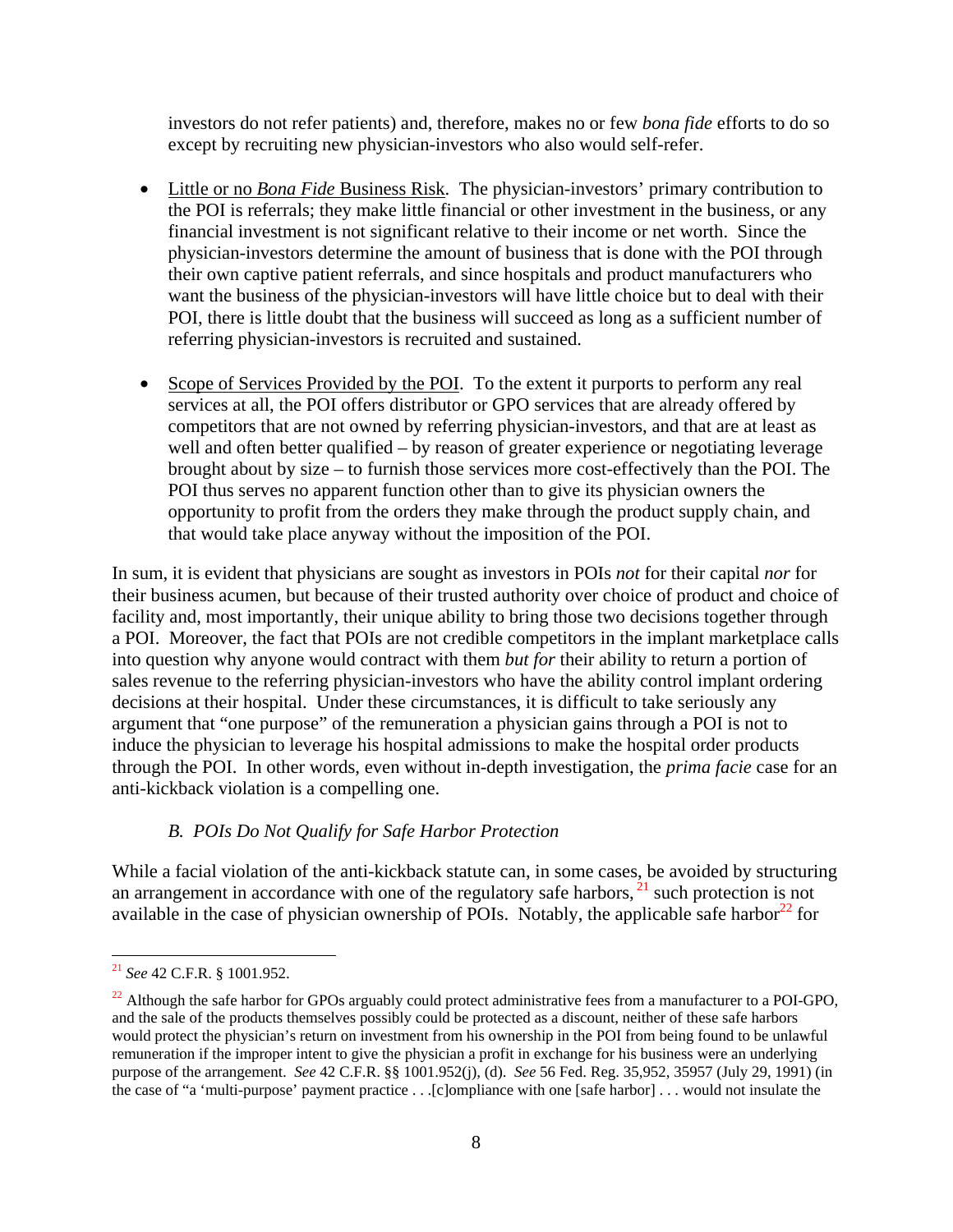investment interests in non-publicly traded entities contains an important condition that limits safe harbor protection to entities that derive no more than 40 percent of their gross revenues from referrals or business otherwise generated by investors, such as physicians.<sup>23</sup> We do not believe that any of the POIs of which we are aware can meet this standard. This is not a mere technicality. As the OIG noted in its October 2006 letter regarding POIs, "the fact that a substantial portion of a venture's gross revenues is derived from participant-driven referrals is a potential indicator of a problematic joint venture."<sup>24</sup> In particular, in adopting the safe harbor regulations, the OIG observed that:

[E]ntities protected under this safe harbor provision should not exist by relying on their business coming from referrals from investing physicians. In our experience, a large number of joint ventures are formed with the intent to encourage investors to refer patients to the joint venture. In many cases, the referrals from investing physicians dominate the joint venture's business so that it does not have to compete for outside business and that it cannot survive without such referrals from its investing physicians. *At that point, the business purpose of the joint venture becomes suspect.*<sup>25</sup>

In addition, we suspect an investigation would reveal that many POIs do not meet a number of the other investment interest safe harbor conditions,  $^{26}$  including requirements that (1) no more than 40 percent of the interests in each class may be held by investors who are in a position to make or influence referrals to, furnish items or services to, or otherwise generate business for the entity (which, notably, includes interests held by a POI organizer who provides management services to the joint venture), (2) the terms on which interests are offered to referring physicians who are passive investors (i.e., not involved in day-to-day management of the entity) must be no different from the terms offered to other passive investors, (3) the terms on which interests are offered to referring physicians must not be related to the previous or expected volume of referrals from, or business generated by, the physician for the entity, and (4) there is no requirement that a physician who is a passive investor make referrals to, be in a position to make or influence referrals to, furnish items or services to, or otherwise generate business for the entity as a condition for remaining as an investor, which may be violated by provisions requiring physicians to divest their interest if they retire or are no longer actively engaged in the practice of medicine in the markets served by the POI.

Although failure to qualify for a safe harbor does not necessarily mean that the anti-kickback statute has been violated, arrangements outside of the safe harbors are subject to scrutiny and challenge.<sup>27</sup> This is especially true in the case of POIs because, as we explain below, they

<sup>24</sup> *See supra* note 1.

- $25$  56 Fed. Reg. 35,970 (emphasis added).
- $26$  42 C.F.R. § 1001.952(a)(2).

entire payment practice from criminal prosecution . . . where *another purpose* of the payment practice is implemented in a manner which violates the statute") (emphasis added).

 $^{23}$  *Id.* § 1001.952(a)(2)(v).

 $27$  54 Fed. Reg. 3088, 3089 (1989); 56 Fed. Reg. 35,952, 35,954 (July 29, 1991).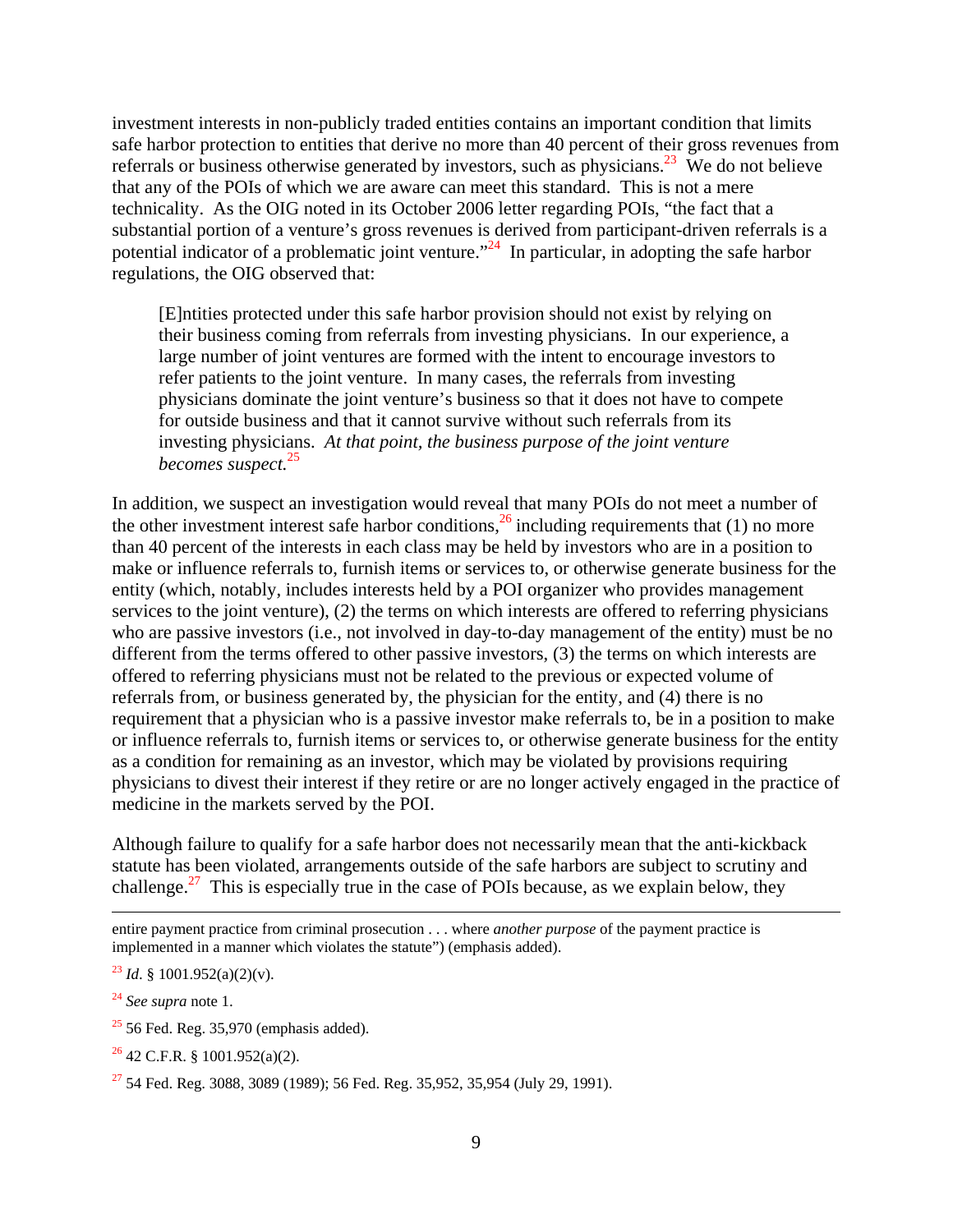present such significant risks of patient and program abuse.

### *C. POIs Create Financial Relationships Prohibited by the Stark Law*

POI arrangements also create financial relationships between their physician-owners and their hospital customers that implicate the federal physician self-referral law, commonly known as the "Stark" law.<sup>28</sup> More specifically, the Stark law prohibits physicians, subject to limited exceptions, from making referrals to an entity with which they have a financial relationship for certain designated health services (DHS) – including inpatient and outpatient hospital services – reimbursable by the Medicare program.<sup>29</sup> Notably, the Stark law imposes conflict of interest restrictions that apply whenever a direct *or indirect* financial relationship exists between a hospital and a physician, without regard to any intent to induce referrals. Thus, if there is a financial relationship, the Stark law prohibits the physician from referring *any* Medicare patients to the hospital for *any* services, unless an exception applies. And unlike the anti-kickback law safe harbors, full compliance with a Stark exception is required to permit referrals that otherwise would be prohibited by the Stark law.

In the case of POI arrangements, CMS has recognized that in many cases "an unbroken chain of financial relationships will connect the physician owner of a [POI] to a DHS entity [i.e., a hospital] to which the physician makes referrals," thereby creating an indirect financial relationship under the Stark law. 30 Accordingly, any Medicare referrals to a POI hospitalcustomer from a physician-owner are prohibited unless the arrangement meets the requirements of the relevant Stark law exception for indirect compensation arrangements.<sup>31</sup> Among other things, that exception requires that the compensation paid within the chain of financial relationships must not vary with or otherwise reflect the volume or value of referrals generated by the referring physician, which would seem difficult to meet where the implants purchased through a POI are most often directly related to the number of implant surgery cases referred to the purchasing hospital by the physician-owners of the POI. Indeed, CMS has also recognized that "[i]n many instances, the [financial] arrangement would not satisfy the requirements of the exception for indirect compensation arrangements . . . and would, therefore, run afoul of the physician self-referral statute."<sup>32</sup>

Distinct from the anti-kickback statute, the Stark law provides an additional enforcement mechanism when examining the abuses presented by POI arrangements. Since the Stark law does not require any evidence of specific intent to induce referrals, it may provide a more direct and simplified way to protect patients and the Medicare program from self-referral abuses

 $28$  42 U.S.C. § 1395nn.

 $29$  42 C.F.R. § 411.353(a).

<sup>30 73</sup> Fed. Reg. 23528, 23695 (April 30, 2008).

 $31$  42 C.F.R. § 411.357(p).

<sup>&</sup>lt;sup>32</sup> 73 Fed. Reg. 23695.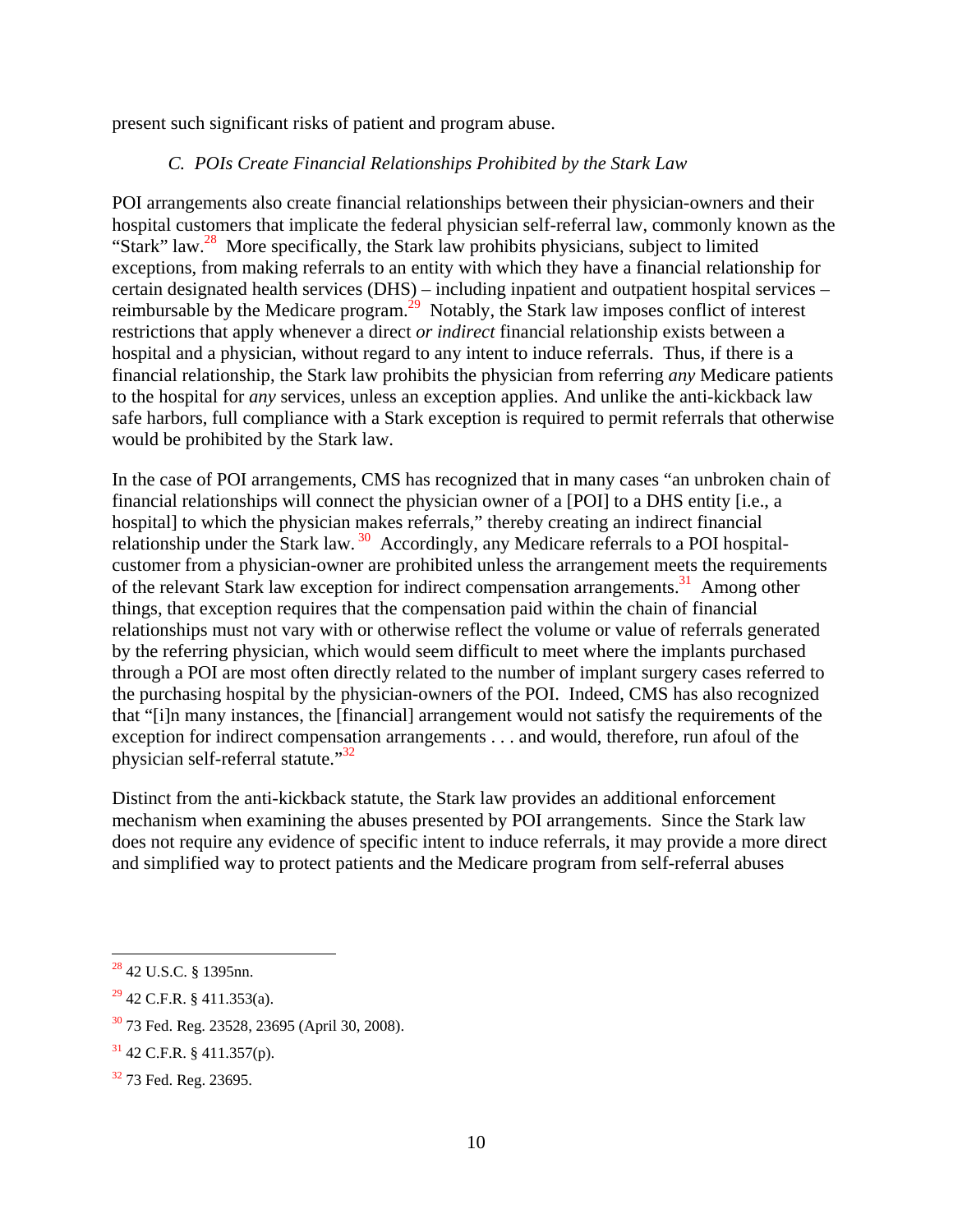inherent in POI arrangements. Because compliance with the Stark law is a condition of Medicare payment, Stark law violations also may create liability under the False Claims Act.<sup>33</sup>

On the other hand, to date CMS has declined to state categorically that POIs violate the Stark law, and so the organizers and physician-investors in these ventures apparently continue to feel comfortable operating in a climate of "unsettled law." In this environment, it may be that the less technical anti-kickback statute is the preferred enforcement mechanism against the inherent abuses in the POI business model. It is those abuses that we turn to next.

# **3. Significant Patient and Program Abuses are Inherent in the POI Business Model**

Where, as here, all the elements of a legal violation are present and no regulatory safe harbor protection is available, the exercise of prosecutorial discretion to pursue an investigation usually is driven by an assessment of the potential for program or patient abuse. In the case of POIs, those risks are inherent, significant, and ongoing – all of which points to an urgent need for further government inquiry.

# *A. POIs Present Medical Ethics Concerns*

l

To begin with, physician-investment in a POI through which the physician orders implants for his or her own patients raises serious ethical concerns. The Council on Ethical and Judicial Affairs of the American Medical Association (AMA) has cautioned against a physician prescribing drugs, devices, or appliances if that physician is otherwise influenced in the prescription by a direct or indirect financial relationship with the supplier.<sup>34</sup> Physician-investors in POIs no doubt will contend that their choices are not influenced by the financial interest; yet that assertion must be weighed against the powerful economic incentives that are created when a hospital agrees to acquire implants from a physician's POI.

Further, in a separate opinion, the AMA Council issued guidance about physicians selling products in their offices, stating that physicians should severely restrict their sale of items directly to patients because this "presents a financial conflict of interest, risks placing undue pressure on the patient, and threatens to erode patient trust and undermine the primary obligation of physicians to serve the interests of their patients before their own." $35$  The AMA Council's concern over sales of products in physician offices correlates precisely to the concerns with physicians deciding which implant to use on their patients: not only is there potential that the financial incentive can cloud the physician's judgment, but there is also a disturbing appearance of overreaching as relates to patients.

<sup>33</sup> *See United States* v. *Rogan,* 459 F.Supp. 2d 692, 717 (N.D. Ill. 2006) (*citing United States ex rel. Schmidt* v. *Zimmer, Inc.,* 386 F.3d 235 (3d Cir. 2004)).

<sup>34</sup> American Medical Association Council on Ethical and Judicial Affairs, Opinion E-8.06, *Prescribing and Dispensing Drugs and Devices*.

<sup>35</sup> American Medical Association Council on Ethical and Judicial Affairs, Opinion E-8.063, *Sale of Health-Related Products from Physicians' Offices*.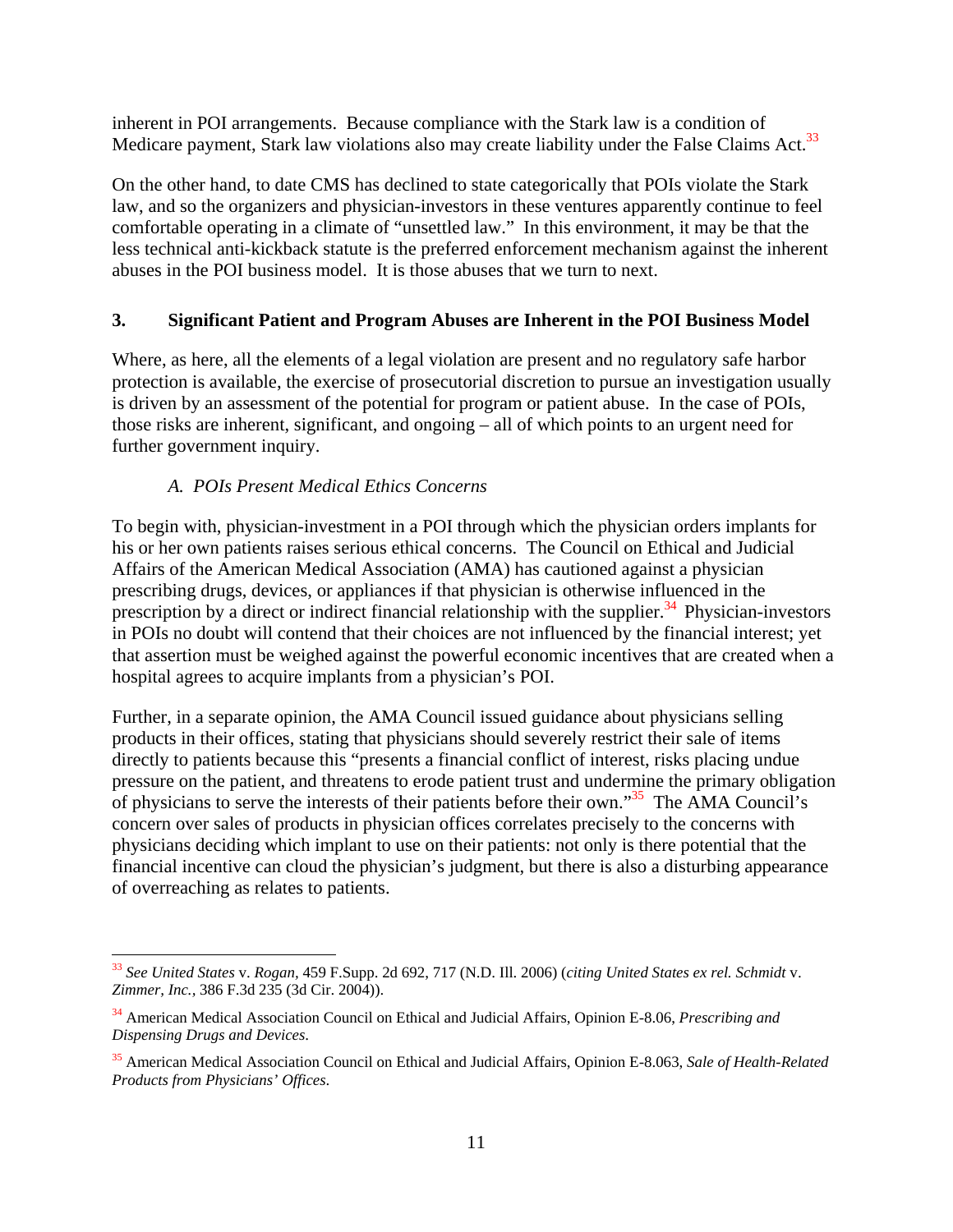Thus, established medical ethics principles present a good starting point for analyzing POI investments by physicians.

# *B. POIs Are Likely to Corrupt Medical Decision Making*

The conflicts of interest inherent to the POI business model create what would seem to be almost irresistible incentives to direct hospital admissions for implants exclusively to those facilities that agree to provide the physician-owner with an economic return by acquiring implants through his or her POI. Thus, the physician's mind is likely to be closed to, or at least prejudiced against, implants from other sources and hospitals that refuse to deal with the physician's POI. The likely result is that inappropriate implant choices will be made. Moreover, we have reason to believe that further investigation will reveal that the physician-owners of POIs and their agents exert pressure on hospitals to purchase implants through their POIs through subtle – or sometimes not so subtle – threats that if they do not, the physicians will take their patients and their implant surgery cases elsewhere.

# *C. POIs Are Likely to Lead to Higher Implant Costs*

Not only will product choice inevitably be affected, but there is every reason to assume the end result of implant procedure choices being made through POIs will be higher costs for such procedures. Since physicians can control the venue for their implant procedures, they are in a position to insist that hospitals buy through their POIs.<sup>36</sup> And since physicians have this control over hospital implant purchasing, hospitals will have little ability to negotiate for lower implant prices, as they will have lost the leverage to turn to other implant suppliers. Similarly, once physician-owners convince a hospital to purchase from their POI, the POI will have the power to raise prices almost at will, since the hospital that declines a price increase is likely to see the POI-owner physicians take their procedures to another hospital. Again, government inquiry into the realities of this dynamic would seem to be vitally important to the integrity of the Medicare program.

The same conflicts of interest may even lead to overutilization, with physician-investors ordering procedures of questionable medical value in order to utilize more POI products and increase the return on their investment.

# *D. POIs Are Anti-Competitive*

Because of the physician's ability to control implant purchasing by the hospital in favor of his or her POI, POIs distort competition in the implant and implant procedure market. Hospitals must acquire the implants their referring physicians require or the physicians will perform their procedures at other hospitals that do; thus, POIs control both the supply and the demand for their products. In contrast, legitimate device manufacturers do not have the advantage of controlling the demand for their products. Rather, they must compete against each other based on the cost

 $\overline{a}$  $36$  In discussing the buying power forces in the orthopedic industry, an analyst report characterizes orthopedicmarket purchasing as a market where "healthcare facilities [are] buyers, assuming that their buying choices experience strong pull-through from the clinicians who use these products." Data Monitor, *Orthopedics in the United States*, Industry Profile at 12 (July 2007).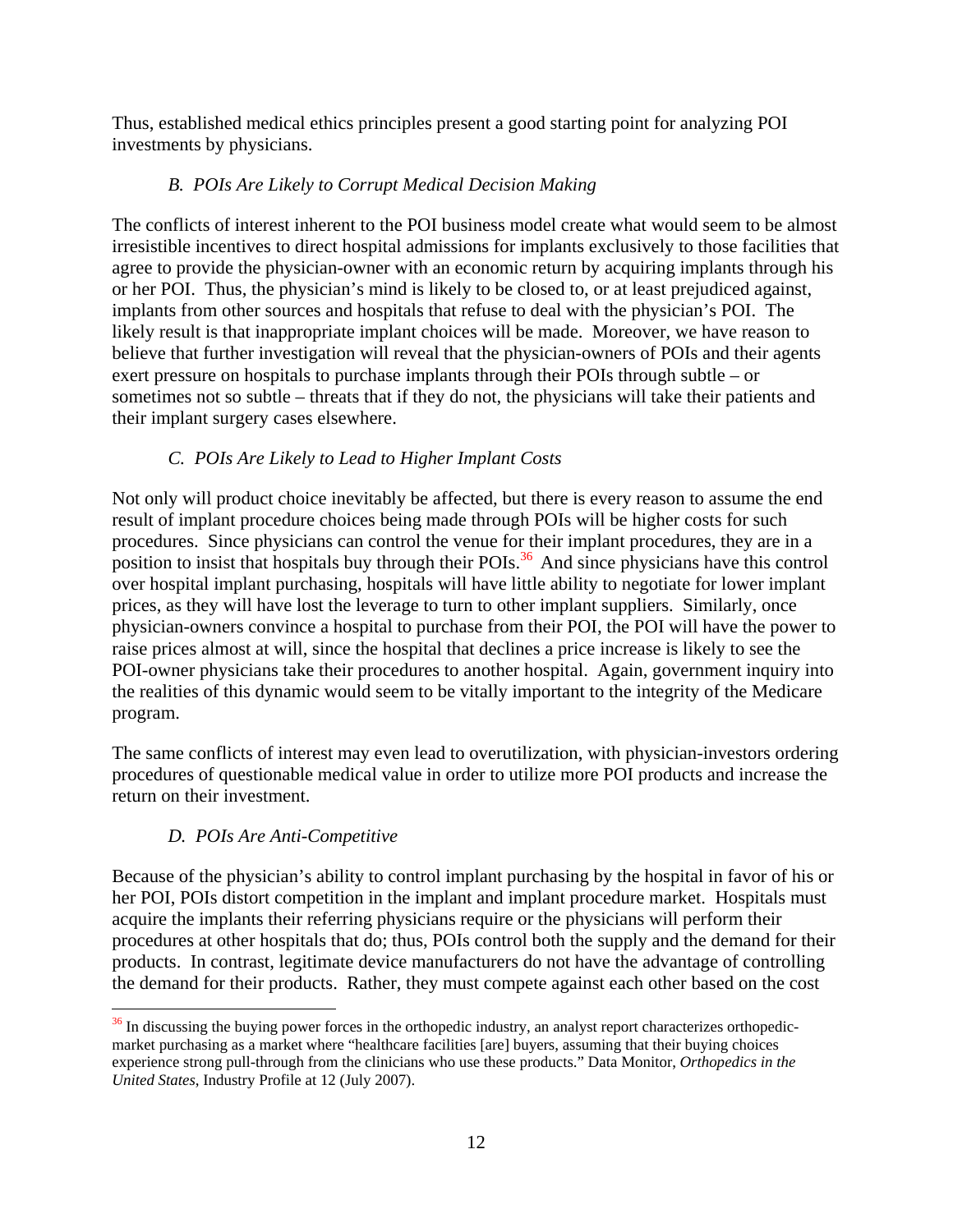and quality of their implantable products, their responsiveness to customer orders and service needs, the strength of their warranties, and the like. Similarly, competitors to those hospitals that have agreed to deal with a POI are at an impossible disadvantage; unless they offer the referring physician the same economic benefit as the POI, superior service, location, and facilities often will not be sufficient to attract the physician's procedures. Not only is it unfair to these legitimate competitors for POIs to have this advantage, the competitive unfairness is likely to lead to all the evils traditionally associated with monopolies: higher costs, poorer product quality, and less innovation.

# *E. POIs Can Lead to Substandard Patient Care*

Finally, though perhaps most importantly, POIs present risks to patient care. We have already established that the conflict of interest that inheres in POIs is likely to have a profound effect on procedure venue, physician product choice, and implant utilization. Such incentives create the very real possibility that the best interests of patients will be sacrificed in the pursuit of profits for the POIs and their physician-owners. In particular, our medical device clients have observed that many of the implants they see being sold through POI arrangements do not have the documented history of clinical success commonly associated with the devices developed by more established manufacturers. As a result, there is a very real concern that financial incentives are causing the physician-owners of POIs to use inferior products and jeopardize the health of their patients.

### **4. The Claimed Benefits of POIs and Alleged Safeguards Against Abuse are Illusory**

We have encountered several claimed benefits of POIs and alleged safeguards against patient and program abuse that POI advocates contend are built into their arrangements. As we explain below, however, these purported benefits and safeguards seem unlikely to exist in most POIs and, in any case, do not appear to provide adequate protection against the serious abuses inherent to the POI business model. Certainly, given the very real potential for abuse, the asserted benefits and safeguards merit investigation and close scrutiny to determine whether they, in fact, have any basis in reality, or whether they are instead just the window-dressing of creative lawyers.

### *A. Asserted Benefit: POI sales are aimed to reduce hospital implant costs in the short term and, in the long term, costs to the Medicare program.*

As discussed above, there is no evidence or logic behind the claim that POIs will lead to lower implant costs. All the incentives run in the other direction – adding a middleman to the supply chain and encouraging POI investors to order more, and more expensive products and perform more procedures.

A number of POI advocates claim their POIs promote the same cost-saving benefits seen in a number of "gainsharing" programs approved in recent years through OIG advisory opinions. The "gainsharing" programs approved by the OIG have all involved proposals to share with physicians demonstrated cost savings to which the physicians have been shown to contribute by reducing expenses including, in part, by ordering only standardized products. In contrast, physician investment in POIs involve sharing with physicians not *cost* savings, but the *profits*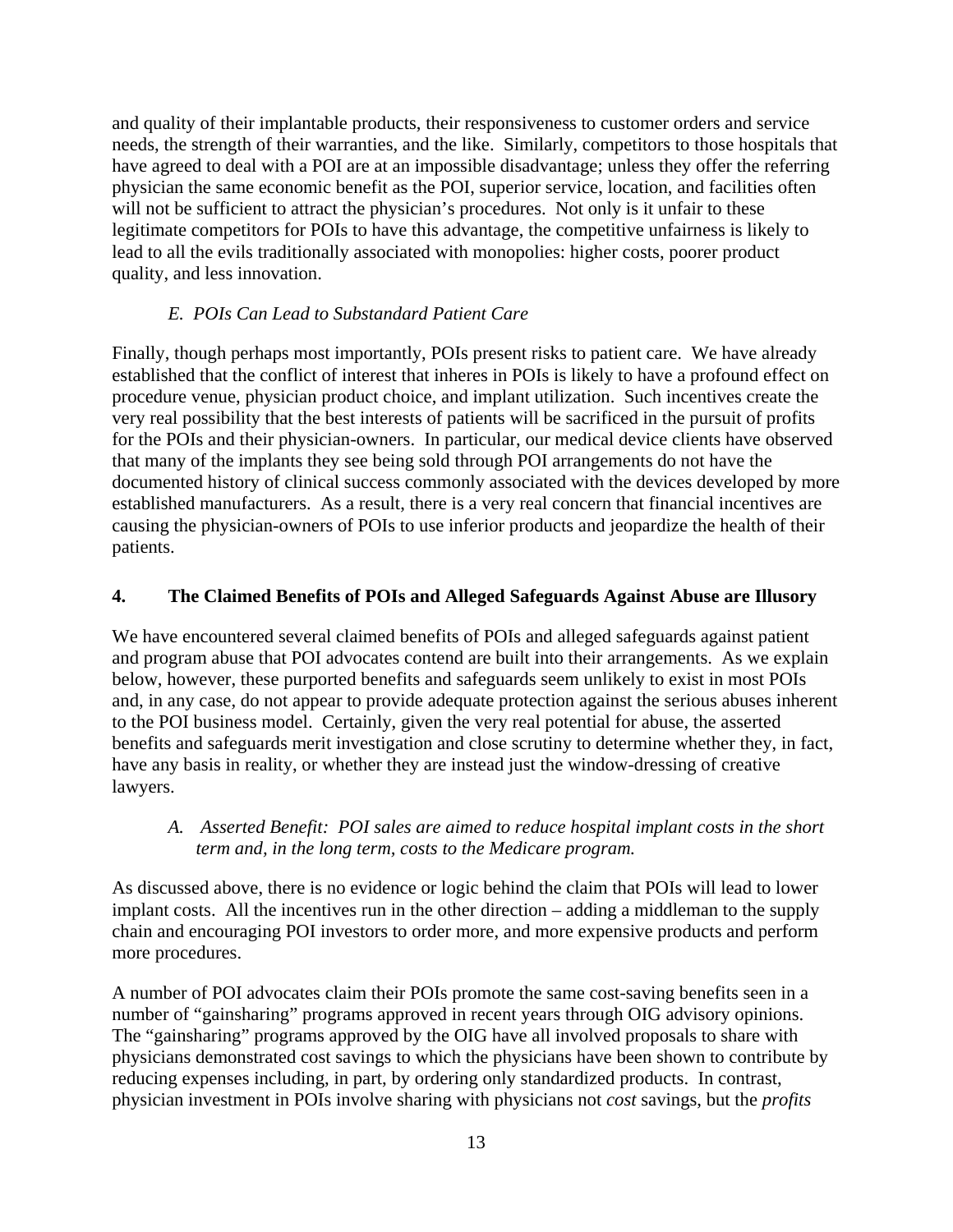earned by the POI based on products ordered by the referring physician investors for their own patients. These profits are maximized not by generating demonstrable cost savings, but by ordering more, and more expensive products. Product "standardization" in these circumstances is not likely to result in any cost savings.

POIs also claim they can reduce costs by eliminating "unnecessary marketing expenses," in particular by eliminating the role of "expensive commissioned sales representatives." Such claims ignore the well-known reality that in the implant industry, the manufacturer representative is an essential participant in the delivery of patient care. Industry representatives provide initial and ongoing training and education on the safe and effective use of products, updates on new technologies and applications, support in the proper programming of electronic devices, and in the case of many implantable devices, support in the operating room during the implant procedure. Simply eliminating that role would have adverse consequences for the quality of patient care.

Moreover, marketing costs are essential in running a business for which there is actual competition – especially when there are many choices to be made between similar products. Indeed, without advertising and marketing, there is no way to assure that a medical device will have adequate exposure to potential purchasers. Therefore, one can only conclude that – having rid itself of the "expensive commissioned sales representatives who are critical to assisting in procedures, and the marketing apparatus that would make it possible to sell products to physicians other than insiders – a POI can be successful only if its customers are the physicianinvestors who order their company's products for their own patients. Yet, this is the very conflict of interest that we believe makes physician ownership of POIs unlawful.

### *B. Asserted Benefit: Physician investment in POIs will lead to greater innovation in the implant market.*

There is no reason to believe that POIs will lead to positive innovation in implant design and manufacture. To begin with, most POIs do not design or manufacturer their own devices. In the rare case of those that do, because POIs have the ability to control the demand for their products, there is no economic incentive to make better products. Rather, the most advantageous manufacturer POI for a physician-investor would be one that licenses a copycat product, thereby negating the need to spend money on product design and development.

In contrast, legitimate device manufacturers, which do not control the demand for their products, have strong competitive incentives to continually improve their products, and produce them at lower cost. All the existing evidence is that the skill and knowledge of innovative physicians is widely-sought by legitimate device manufacturers. It also is reasonable to expect that the input of physician consultants into product design and development is likely to be more objective when the physicians cannot profit from their own implant referrals. And for physicians who have truly innovative ideas that they want to pursue on their own, we do not believe they should be prohibited from owning a *bona fide* implant development and manufacturing company; rather, they simply should have to compete on the same playing field as other product manufacturers, selling their products only to customers other than themselves and their POI co-investors. Indeed, there are ample opportunities for physicians with good product ideas to develop them in businesses that are not built on the economics of leveraging patient admissions in exchange for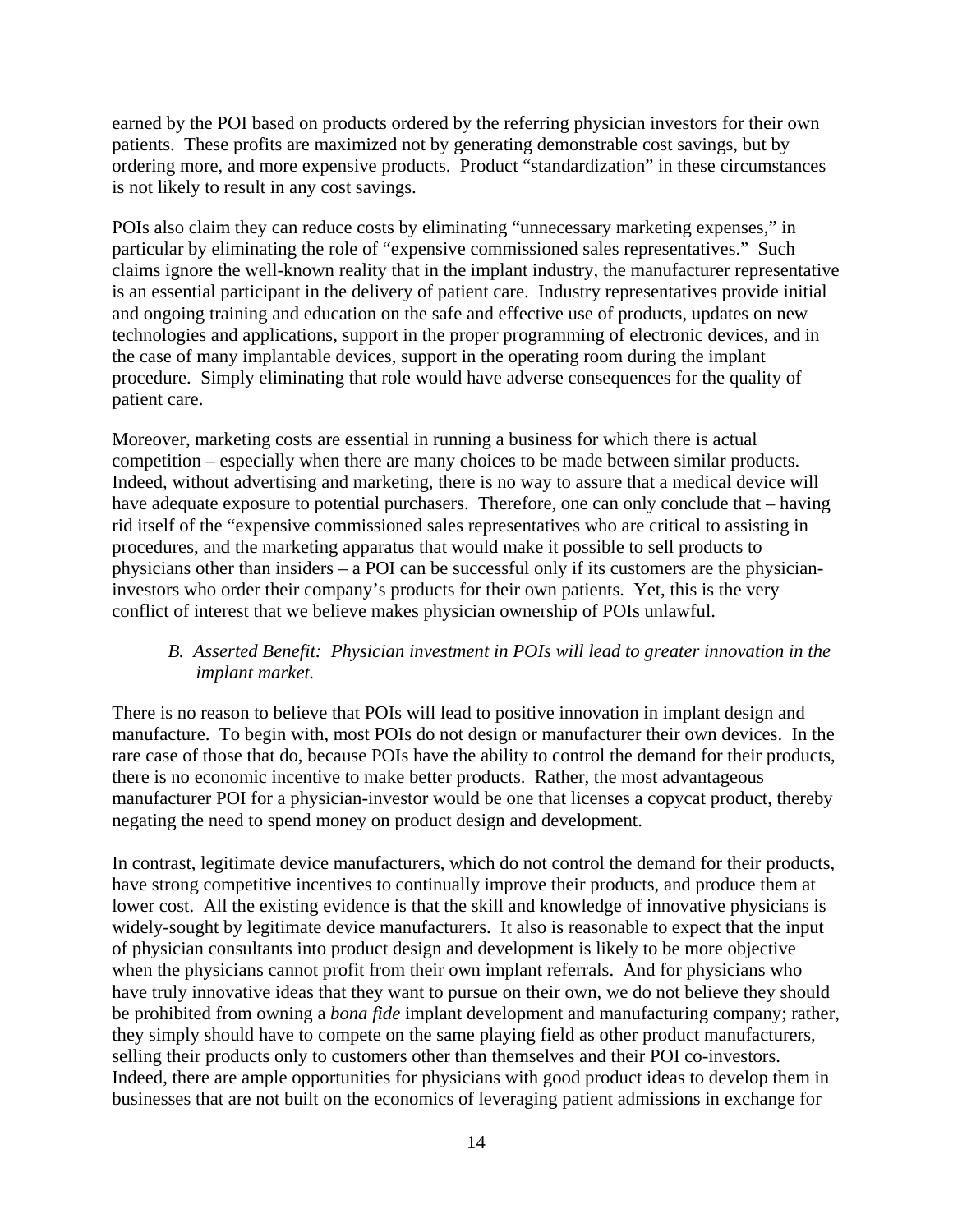the opportunity to profit from orders of their own company's products for their own patients. That some POI organizers or physicians might prefer the more expeditious route of simply creating or investing in a company specifically designed to sell to its own captive physicianinvestor customer base, bypassing the safeguards of real competition, bespeaks a purpose of payment for referrals, not product innovation.

# *C. Asserted Safeguard: The ability of any one physician investor in a POI to influence decision-making and supply selection will be de minimis.*

Although this assertion might be true if a particular POI were successful in becoming a sufficiently large company, it would of course not be true during the venture's start up phase, nor if it remains owned largely by a relatively small number of referring physician investors or contracts only with a small number of hospitals. However, whether it is true or not, this assertion is at best a trivial safeguard against abuse. As noted above, the economic success of POIs is based on referring physician investors ordering products for their own patients. While any one referring physician investor may be unlikely to be able to affect the POI's overall revenues by his own actions, in the aggregate *all* of the referring physician investors will clearly understand that it is their collective commitment to dealing only, or at least primarily, with hospitals and suppliers who utilize their POI that will make the business profitable, and the more such utilization there is, the more profit there will be for the physicians as a group.

# *D. Asserted Safeguard: The POI's supply selection will be based on an analysis of price and clinical efficacy and safety, and not on the preference or financial interest of any one physician investor.*

In the POIs we have seen, the "medical directors" who make these assessments are comprised of referring physician investors, thus making the veracity of these assurances suspect. Moreover, given that most legitimate implant manufacturers so far have declined to incur the legal risks of selling through POIs, we doubt that clinical efficacy and safety are being given serious consideration in most POIs.

However, even were it the case that such analysis became the norm, this would not constitute a significant safeguard against abuse. As noted above, all of the referring physician investors will have the same financial incentives – pushing manufacturers to sell and hospitals to buy predominantly through the POI, with the attendant risks of higher prices, inappropriate effects on product choice, and unfair harm to legitimate competitors. That price and safety will be considered in negotiating product contracts adds nothing to what hospitals already do, and thus does nothing to counteract the effect of these new and powerful economic incentives.

# *E. Asserted Safeguard: Physician investors and hospitals will make disclosures to affected patients.*

Presumably, any physician making a disclosure about a financial interest in a device would assure the patient that his or her financial interest was immaterial to the decision to perform the procedure or to the choice of implant. Most patients will not be sufficiently skeptical of their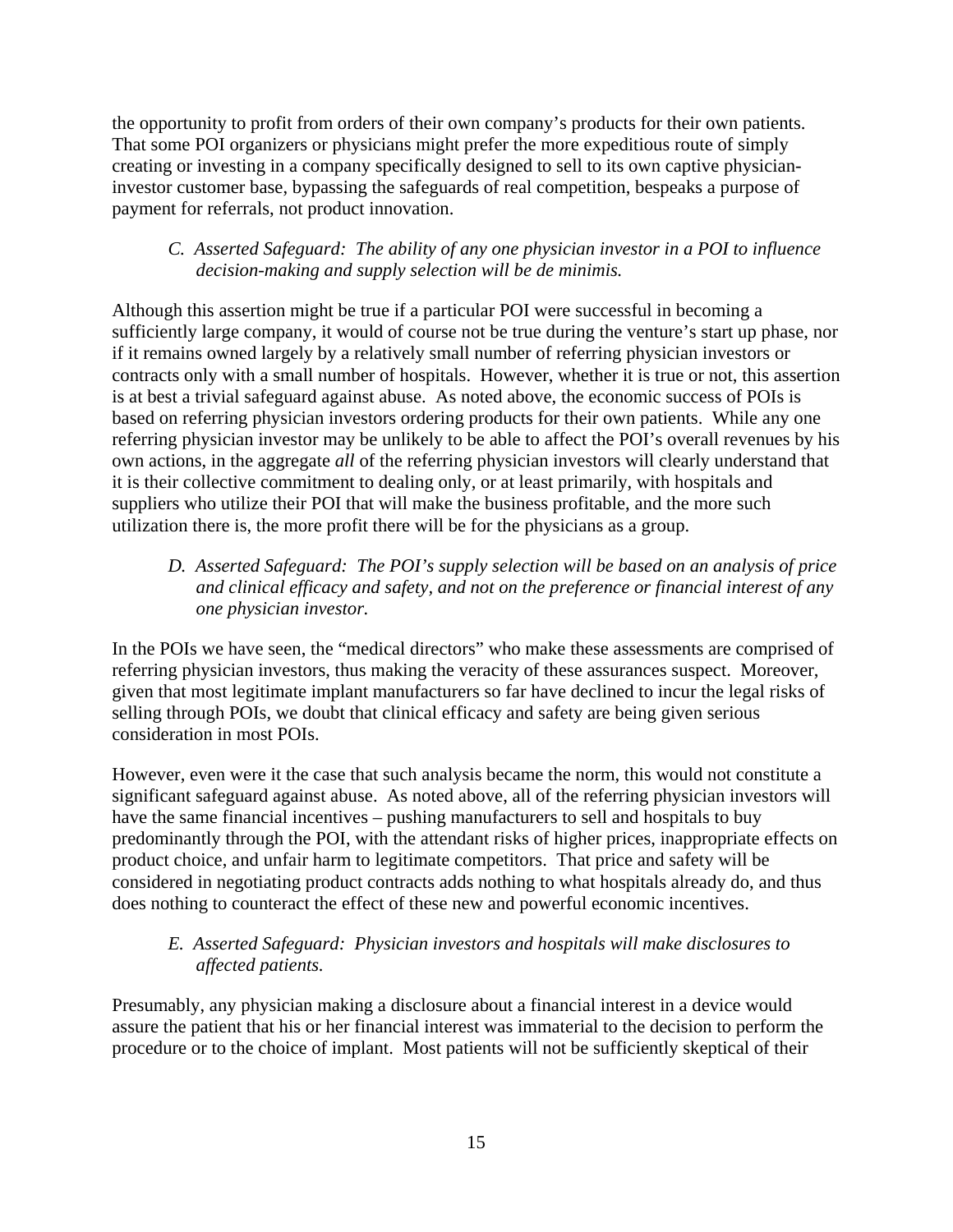own physician to be able to make meaningful use of such information.<sup>37</sup> Moreover, the implant market is not one where consumer choice even operates in a very meaningful way. Surgeons tend to use the implants that they prefer and a patient's only choice, if he or she prefers a different product, typically would be to change physicians. Unlike, for example, a disclosure by an ophthalmologist that the patient may buy eyeglasses from him or take the prescription elsewhere, physicians do not present their patients with a choice of implants, and even if they did, patients are not in a position to evaluate whether one is better than another. This so-called safeguard, in other words, is an illusion.

### *F. Asserted Safeguard: Referring physician investors will be required to participate in a meaningful implant identification, consideration, and quality assurance process.*

This feature is not a safeguard at all, but rather a restatement of the problem: by giving referring physician investors a financial interest in the products they order for the hospitals to purchase, their decisions about choice of implant will be compromised.

# *G. Asserted Safeguard: The ability to purchase from a POI will be available to all hospitals, thereby minimizing the risk that referring physician investors will shift patients among hospitals in a given community.*

To the contrary, POIs provide referring physician investors with a strong economic incentive to shift patients to hospitals that are willing to purchase through the POI. That any willing hospital may participate does not minimize this risk to competitors not willing to participate in the scheme. Nor does it guard against any of the other abuses noted above.

# *H. Asserted Safeguard: Physician investors will be required to execute an affidavit asserting they will not allow their investment in the POI to improperly affect their patient care decisions.*

Even presuming that the referring physician investors in the POI would provide such undertakings with the best of intentions, such declarations do not even begin to overcome the overwhelming economic incentive that motivates physicians to invest in the first place, nor provide any safeguard against the abuses outlined above. Moreover, the POI arrangements that we are aware of do not appear to incorporate any features to track or enforce the statements in the affidavit, a failing that has traditionally concerned the OIG when supposed safeguards are intended to guard against an economic incentive. Additionally, it is simply not credible to argue that a physician will be able to array pricing options available for various implants that the hospital may have contracts to purchase. It is the fundamental conflict of interest inherent in the

<sup>&</sup>lt;sup>37</sup> There is ample social science evidence that disclosure of financial conflict-of-interest is not a meaningful protection, and in fact has the perverse effect of lending credibility to the message of the discloser rather than breeding skepticism. *See, e.g.,* Diana and Lowenstein, "*A Social Science Perspective on Gifts to Physicians from Industry*," 290 JAMA 252 (2003) ("Disclosure can only be effective it those informed can rationally update their beliefs – discount the advice they receive from physicians who disclose financial conflicts of interest – in light of the disclosure. However, most patients would have little idea about, for example, how much to discount their physician's recommendation to participate in a clinical trial if they were informed that their physician would benefit financially from their participation.").